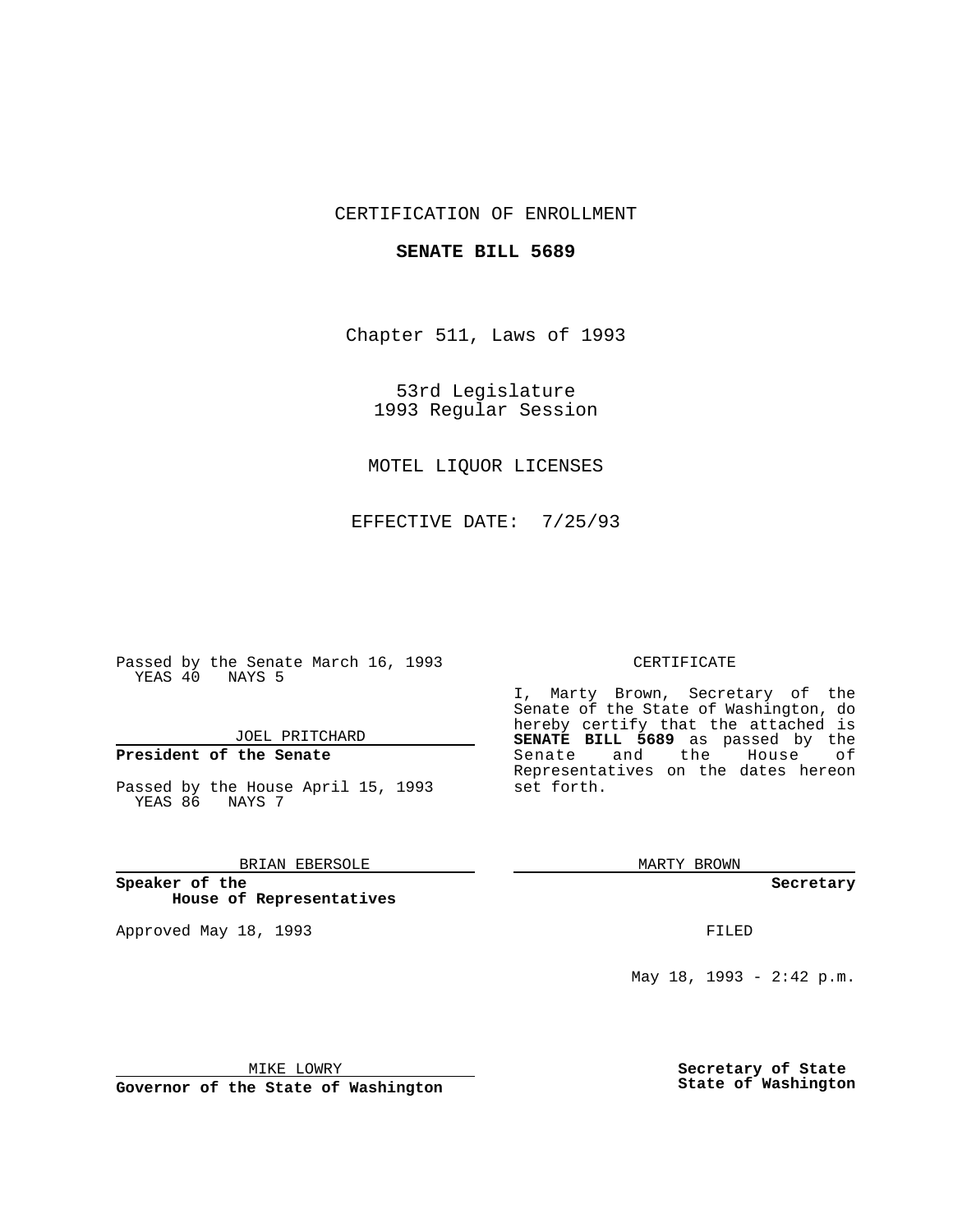## **SENATE BILL 5689** \_\_\_\_\_\_\_\_\_\_\_\_\_\_\_\_\_\_\_\_\_\_\_\_\_\_\_\_\_\_\_\_\_\_\_\_\_\_\_\_\_\_\_\_\_\_\_

\_\_\_\_\_\_\_\_\_\_\_\_\_\_\_\_\_\_\_\_\_\_\_\_\_\_\_\_\_\_\_\_\_\_\_\_\_\_\_\_\_\_\_\_\_\_\_

Passed Legislature - 1993 Regular Session

**State of Washington 53rd Legislature 1993 Regular Session By** Senators Moore, West, Vognild and McCaslin

Read first time 02/09/93. Referred to Committee on Labor & Commerce.

 AN ACT Relating to licenses to sell liquor in motels; and adding a new section to chapter 66.24 RCW.

BE IT ENACTED BY THE LEGISLATURE OF THE STATE OF WASHINGTON:

 NEW SECTION. **Sec. 1.** A new section is added to chapter 66.24 RCW to read as follows:

 There shall be a retailer's license to be designated as class M. The class M license may be issued to a motel that holds no other class of license under this title. No license may be issued to a motel offering rooms to its guests on an hourly basis. The license authorizes the licensee to sell, at retail, in locked honor bars, spirits in individual bottles not to exceed fifty milliliters, beer in individual cans or bottles not to exceed twelve ounces, and wine in individual bottles not to exceed one hundred eighty-seven milliliters, to registered guests of the motel for consumption in guest rooms. Each honor bar must also contain snack foods. No more than one-half of the guest rooms may have honor bars. The board shall charge a reasonable fee for this license. All spirits to be sold under the license must be purchased from the board. The licensee shall require proof of age from the guest renting a guest room and requesting the use of an honor bar.